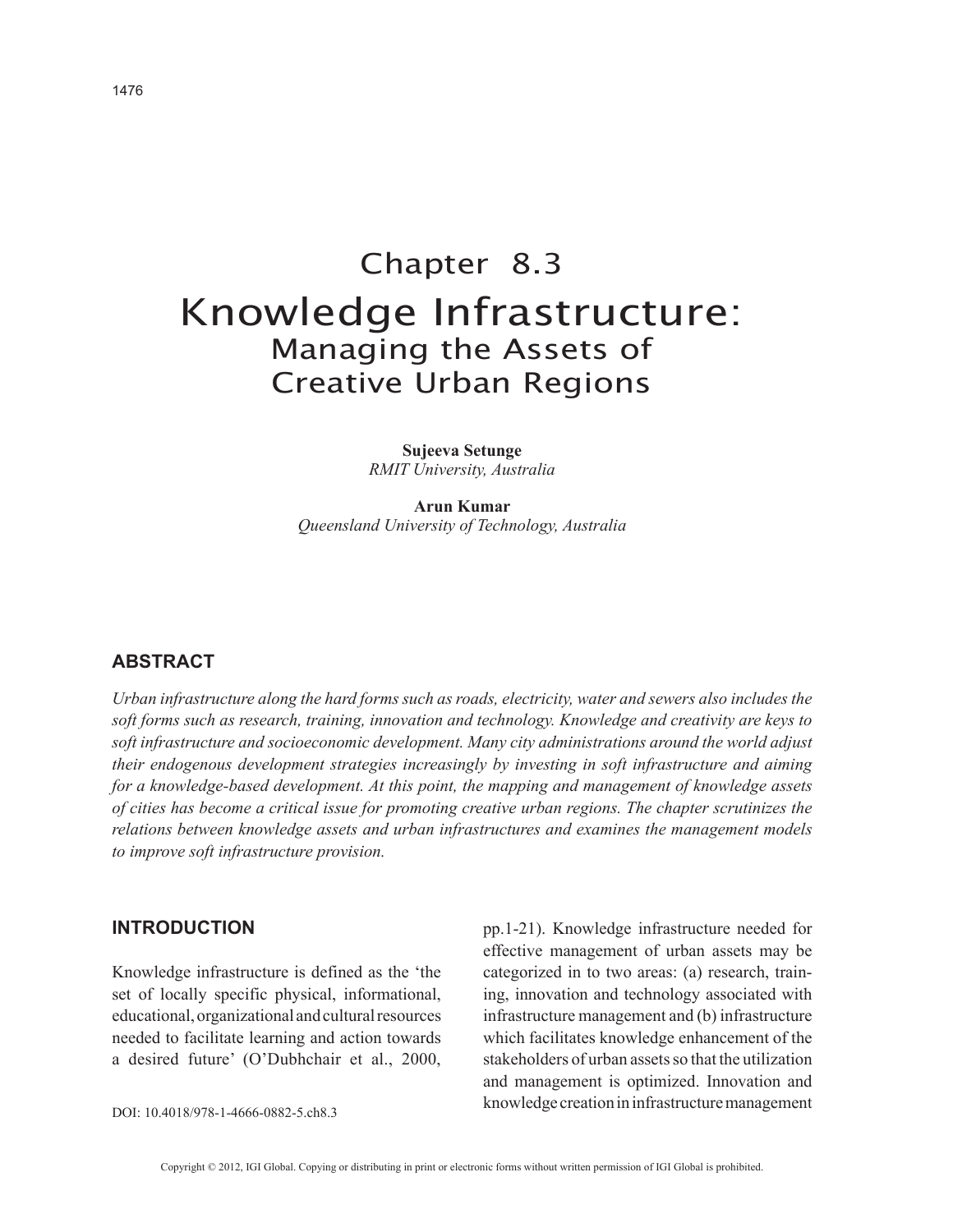can happen in any of the numerous stages of the asset management process. These may include new methods of understanding asset performance and customer expectations, innovation in recording and defining the physical assets, innovative methods of condition monitoring and predictive modeling and innovative methods of decision support and risk analysis. Knowledge captured during the management process would feed in to the decision making process at the construction/ procurement stages of urban assets and encourage innovation at these initial stages of the life cycle of an urban asset. Knowledge infrastructure which enhances the stakeholder contribution to, understanding of, and engagement in managing urban assets requires creation of a learning community, as identified by many researchers (O'Dubhchair et al., 2000, pp. 1-21).

This chapter mainly focuses on research, training, innovation and technology associated with infrastructure management and details some examples of creating knowledge, research and innovation in managements of assets. However, a brief coverage of the knowledge of the community and stakeholders is included to ensure completeness of the work.

# **Knowledge Assets In Relation To Management of Urban Assets**

Prior to establishing the knowledge assets, definition of the desired goal or outcome of asset management is essential. The desired goal is a well managed urban system which is sustainable, longer lasting and which meets the expectations of the stakeholders. Thus, the key elements of managing infrastructure assets can be listed as:

- capturing expectations of stakeholders and/or influencing their expectations
- identifying corporate objectives and strategic vision of the owner/manager of the infrastructure system
- service levels and performance criteria reflecting stakeholder and organizational expectations
- forecasting demand and changes in stakeholder expectations
- methods of condition monitoring to ascertain the deterioration progression
- deterioration prediction tools
- managing risk of failure
- decision making process
- feedback link to provide input for new design construction or procurement stages.

Knowledge infrastructure may include research, training, innovation and technology in any of these areas. These may be specific to the asset base.

# **Capturing Stakeholder Expectations and the Corporate Objectives**

Development of a management plan for a selected system usually commences with identifying the stakeholders of the system. The stakeholders generally include the users, community affected by the system, employees of the organization managing the system, any subcontractors undertaking the work on the asset base and tax- payers (if the system receives some form of government funding). Expectations of the stakeholders can be diverse. Mapping stakeholder expectations into service levels and performance criteria is a critical element in minimizing the 'service gap' – the gap between the expectations of the stakeholders and the service provided. Tables 1 and 2 provide a typical example of mapping stakeholder expectations to the performance measures for a road system.

The knowledge base which underpins the mapping process is the first component of the knowledge infrastructure associated with managing assets. Employer buy in is the essential component in developing a knowledge infrastructure covering this areas. Therefore, linking the stakeholder expectations to corporate objectives and